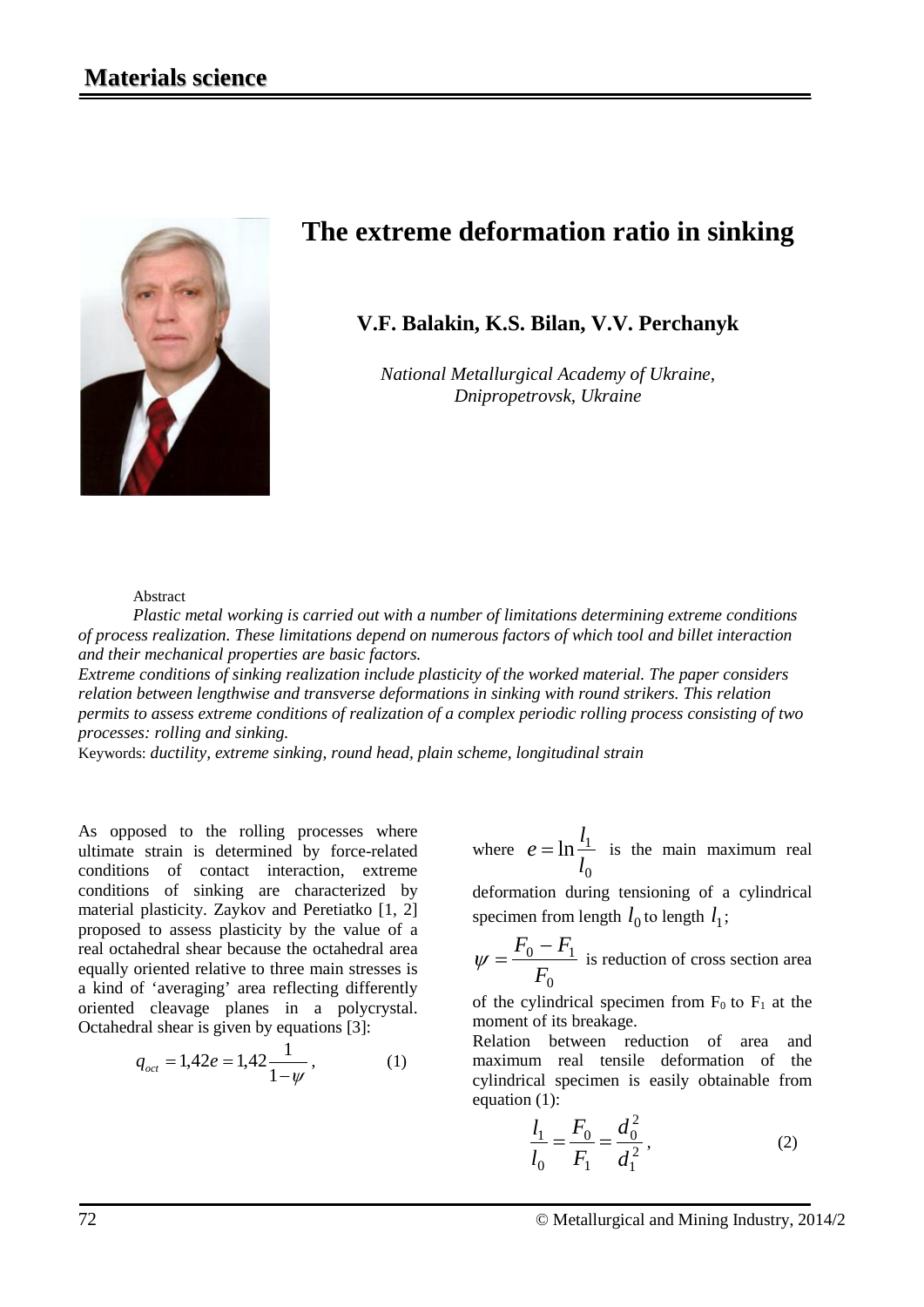where  $d_0$  and  $d_1$  are the specimen diameters before and after deformation.

For a plane pattern of a unit width at  $b_0 = b_1 = 1$ , real deformation in cross section area reduction is given by:

$$
\frac{F_0}{F_1} = \frac{h_0}{h_1};
$$
\n(3)

where  $h_0$  and  $h_1$  are heights of a plane specimen before and after deformation.

Соrrelation between real and relative deformations with regard to the sinking processes is given by [4]:

$$
\delta_h = \ln \frac{h_1}{h_0} = \ln(1 - \varepsilon_h); \tag{4}
$$

$$
\delta_l = \ln \frac{l_1}{l_0} = \ln(1 + \varepsilon_l); \tag{5}
$$

where  $\mathcal{E}_h$  and  $\mathcal{E}_l$  are relative deformations of sinking and elongation.

So, the sum of relative deformations is approximately (to 10%) equal to zero:

$$
\varepsilon_h + \varepsilon_l = 0; \tag{6}
$$

Fracture deformation in the capacity of which (for all kinds of deformed state) octahedral shear corresponding to a spatial pattern of stressed state is taken, is reduced to a linear loading pattern by means of index of stressed state to a 'corresponding state' representing relation of maximum main stress to material resistance at a uniaxial pattern at the same degree of deformation [5].

Authors of work [3] determine octahedral shear and criterion of stressed state through deformations and stresses averaged for a deformed specimen. For example, Zaykov and Peretiatko present a formula for an average index of stressed state at the moment of specimen

breakage:  $n = \frac{2}{1 + \sqrt{1 - \psi}}$ 2  $n = \frac{2}{\sqrt{2\pi}}$ . In our opinion, to

determine extreme state of form change using standard tensile tests there is no sense in averaging sinking deformation, instead of this one can use maximum transverse deformation at the moment of specimen breakage. As it is said in work [5, p. 156], '…one shall determine

plasticity indices in those zones of deformed volume where the stressed state pattern is hardest, i.e. tensile stresses are most prevalent in the pattern.'

Sinking deformation with a round striker from a fixed center combined with rolling is characteristic for the processes of periodical form change. It takes place due to the increase in the roll radius at a fixed center of rotation and occupies the contact region behind the center line in the instantaneous deformation zone of the plane pattern, i.e. the work roll is moving back and forth on the deformed strip seemingly 'swelling' in so doing.

It is important to determine the degree of deformation behind the center line, i.e. in the zone of pure sinking. Up to the center line, the rolling process combined with sinking takes place and as some authors [6] point out, '…essentially, rolling represents a process of continuous sinking between rotating strikers: rolls are continuously feeding for themselves new and new portions of material into the deformation zone while being plastically compressed'.

When considering the instantaneous deformation zone in the periodical form change, it is quite logical to reason on a stopped process in which both the rolling zone before the center line and the sinking zone after the center line are characterized by continuous sinking with rotating rolls with their radius position and size determining the degree of deformation at a conventionally stopped moment. In this process, compression deformations in the contact zone are not uniform as opposed to tensile deformations. Maximum compression takes place at the center line of instantaneous deformation zone.

To determine relation between lengthwise and transverse deformation of the strip, make use of the method of shifted volumes (or shifted areas in a flat pattern) which do not average nonuniformity of the compression deformation. Refer Fig. 1 showing a moment of sinking strip of height h<sub>0</sub> by  $\Delta h=h_0-h_1$  and lengthwise elongation ∆l at a half-length of the initial strip profile corresponding to this moment (sinking is done with a round striker with radius growing from  $r_0$  to  $r_1$  in the process of sinking at a rate V).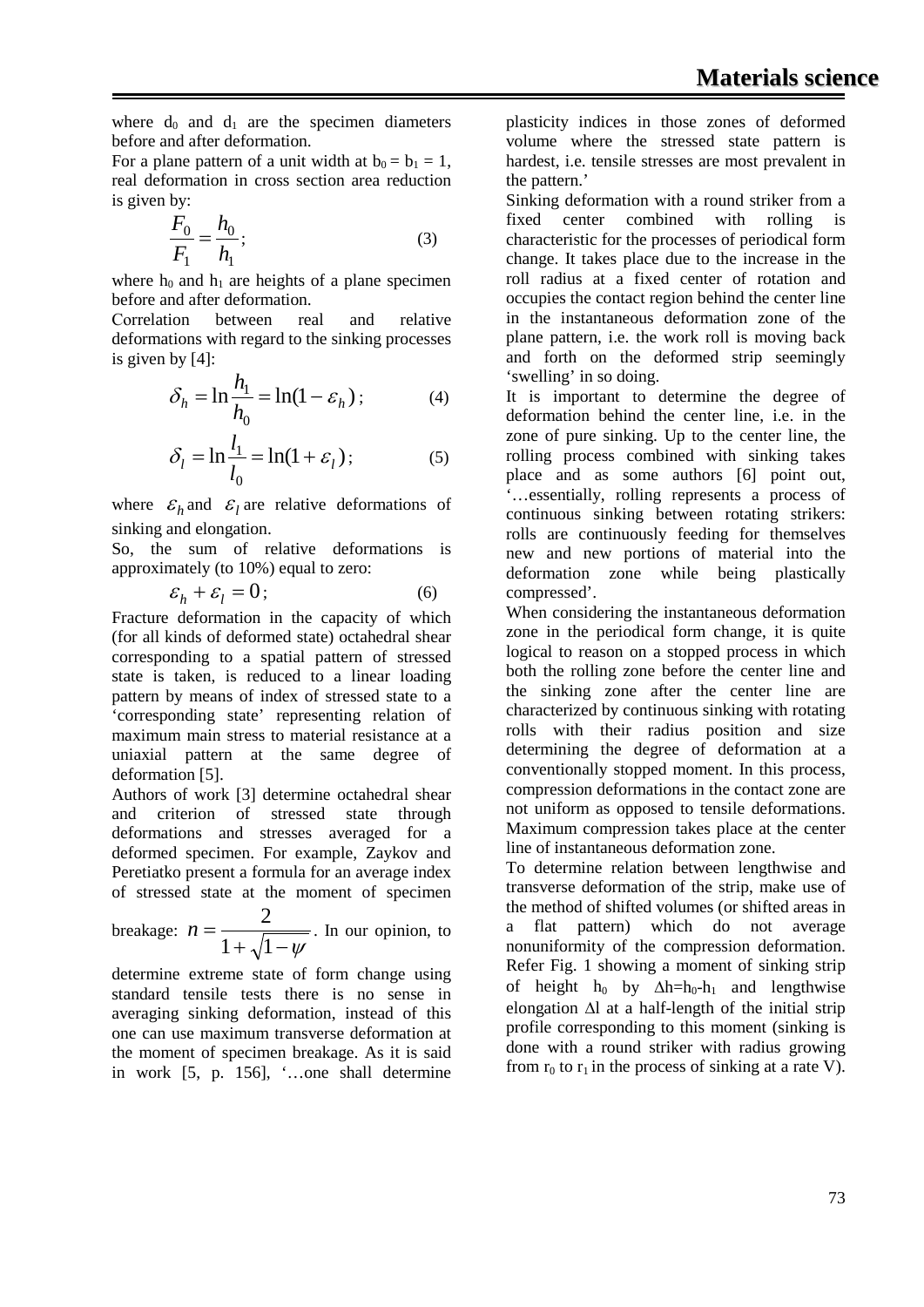

**Fig.1** Pattern of plane sinking with a round striker from a fixed center

Areas  $S_0$  in the contact zone AB<sub>1</sub>A and  $S_1$ outside the border  $AA_1$  of the contact zone which were shifted by deformation are equal by the principle of integrity of incompressible material. Proceeding from equality  $S_0 = S_1$ , it is easy to obtain relation between longitudinal deformation

*l*  $\varepsilon = \frac{\Delta l}{l}$  and maximum lateral deformation

 $h<sub>1</sub>$ ∆*h*  $\psi = \frac{\Delta n}{l}$  with no use of averaging by means of

pattern of stressedly-deformed state:

$$
\psi = \varepsilon \frac{4 \sin \beta (1 - \cos \beta)}{\frac{\pi \beta}{90} - 2 \sin \beta \cos \beta} \approx (1,44 \div 1,48)\varepsilon
$$
  
;  
(7)

where  $\beta$  is a half of the central angle in a degree measure limiting the contact zone.

Use of radian measure for small central angles ( $\beta \leq 0.7$  rad) and shifted area

$$
S_0 = dr_1 - l(r_1 - \Delta h), \qquad (8)
$$

where d is a half of segment contact arc;

∆h is segment height

gives correlation between lengthwise and transverse deformations

 $\Psi = 2\varepsilon$ ; (9)

It should be pointed out that the plain pattern of sinking with a round striker resembles by its form a neck in tensile tests. In this case, reduction of area  $\boldsymbol{0}$  $0 - 1$ *F*  $F_0 - F$  $\psi = \frac{10 - 1}{R}$  characterizes maximum plasticity more correctly than specific elongation  $\boldsymbol{0}$  $0 - 4$ *l*  $\varepsilon = \frac{l_0 - l_1}{l}$  [7]. For example, mechanical properties of steel at test temperature

20 °С are as follows [8]:

- for ferritic 20 grade steel:

- $\varepsilon_5 = 25\%, \psi = 55\%,$
- for two-phase 45 grade steel:

$$
\epsilon_5 = 16\%, \, \psi = 40\%.
$$

At the same time, relation ε  $\frac{\psi}{\tau}$  makes 2.2 for 20

grade steel and 2.5 for 45 grade steel.

Equations (7) and (9) are applicable in determination of limit lateral deformation at high temperatures because reference literature in most cases gives just the values of specific elongation ε at the moment of specimen breakage. Use of experimental values of limit deformation in combination with equation of marginal state of